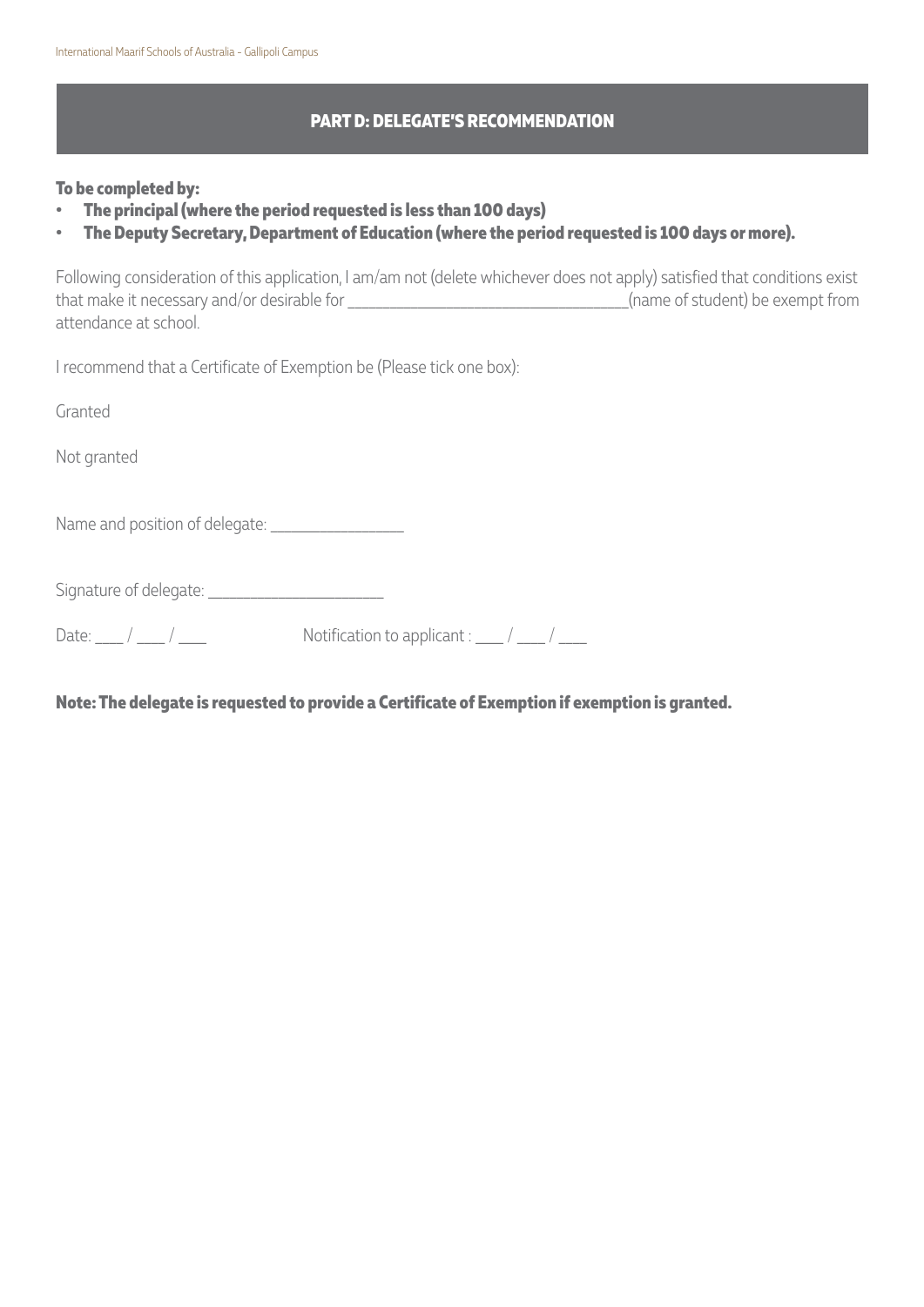## **Certificate for Exemption from Attendance at School under Section 25 of the Education Act 1990**

The student whose details appear below has been granted an exemption from attendance for the period indicated.

| <b>STUDENT DETAILS</b>                                                                                                                                                                                                        |                                                                                                                                                                                                                                                   |
|-------------------------------------------------------------------------------------------------------------------------------------------------------------------------------------------------------------------------------|---------------------------------------------------------------------------------------------------------------------------------------------------------------------------------------------------------------------------------------------------|
| Family name: _________________________Given name(s): ___________________________<br>Date of birth: ____ (dd) / ____ (mm) / ____ (year)                                                                                        |                                                                                                                                                                                                                                                   |
|                                                                                                                                                                                                                               |                                                                                                                                                                                                                                                   |
| Date of exemption from: $\frac{1}{2}$ / $\frac{1}{2}$ to: $\frac{1}{2}$ / $\frac{1}{2}$                                                                                                                                       |                                                                                                                                                                                                                                                   |
| Reason for the exemption:                                                                                                                                                                                                     |                                                                                                                                                                                                                                                   |
| <u> 1989 - Johann Harry Harry Harry Harry Harry Harry Harry Harry Harry Harry Harry Harry Harry Harry Harry Harry</u>                                                                                                         |                                                                                                                                                                                                                                                   |
| the control of the control of the control of the control of the control of the control of the control of the control of the control of the control of the control of the control of the control of the control of the control |                                                                                                                                                                                                                                                   |
| including the plan to have the student attend school full time).<br><u> 1989 - Johann Harry Harry Harry Harry Harry Harry Harry Harry Harry Harry Harry Harry Harry Harry Harry Harry</u>                                     | Conditions of the exemption (note: for a part day exemption the hours of program participation must be specified,                                                                                                                                 |
| <u> 1980 - Johann Barn, mars an t-Amerikaansk politiker (* 1908)</u>                                                                                                                                                          |                                                                                                                                                                                                                                                   |
| conditions listed and that the exemption may be cancelled at any time.                                                                                                                                                        | As the parent of the above mentioned student, I am responsible for his/her supervision during the period of exemption.<br>I understand that this exemption is limited to the period indicated. I understand that this exemption is subject to the |
|                                                                                                                                                                                                                               |                                                                                                                                                                                                                                                   |
|                                                                                                                                                                                                                               |                                                                                                                                                                                                                                                   |
|                                                                                                                                                                                                                               |                                                                                                                                                                                                                                                   |

**This certificate has been issued without alteration and must be produced when requested by police or other authorised attendance officers**